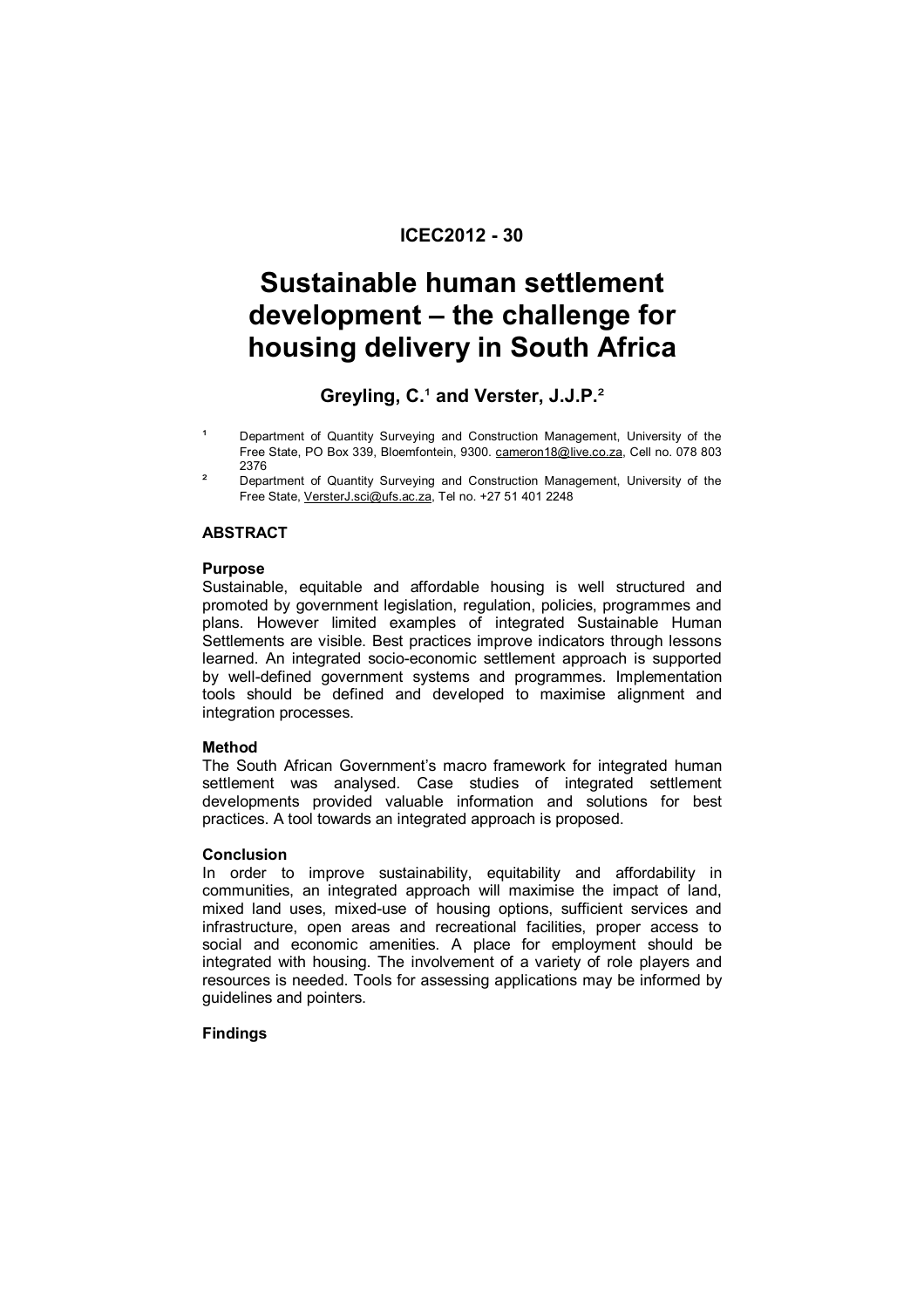The demand for housing in South Africa requires a high level of government intervention and investment. This is well comprehended in several plans, programmes, mechanisms and instruments that were developed by the Department of Human Settlement. Case studies of mixed land and housing uses revealed valuable information and development guidelines.

### **Value**

Developers, implementers and decision-makers may find information regarding recent settlement developments, which includes mixed land and housing use and alternative approaches, beneficial for planning and implementation purposes.

**Key words:** sustainable human settlements, integration, inclusion

# **1.1 INTRODUCTION AND BACKGROUND**

South Africa faces a challenge regarding the acceleration of housing delivery. Many plans and programmes regarding this issue are currently in place; however, the pitfall exists in the implementation. The South African Government faces many challenges, such as the housing backlogs and social and economic segregation. The need for additional funding and land availability adds to this challenge.

Integrated Human Settlement Development seems to be the only way of delivering housing in a sustainable manner and to simultaneously address the development goals of the South African Government. According to President Jacob Zuma, the provision of housing within sustainable, integrated settlement is a critical pillar of the country's growth and development strategy (Times LIVE, 2010: Online).

This paper attempts to provide a simplified practical tool for implementation purposes. Integration of systems, structures and processes needs to form the basis for this implementation tool.

### **1.2 THE CURRENT HOUSING SCENARIO**

### **1.2.1 Challenges for sustainable development**

Holden (2008) states that sustainability is the integration of social, environmental and economic areas aimed at creating synergy. According to the Centre for Development Support (2010) the various challenges facing the South African Government include affordability (well located land for low cost housing is often located in existing areas, which is weak for integration), national policy and provincial allocation, the number of growing applications for housing subsidies and a lack of capacity.

The Department of Housing (2002) states that the most critical threats to the sustainability of settlements in South Africa are water scarcity, crime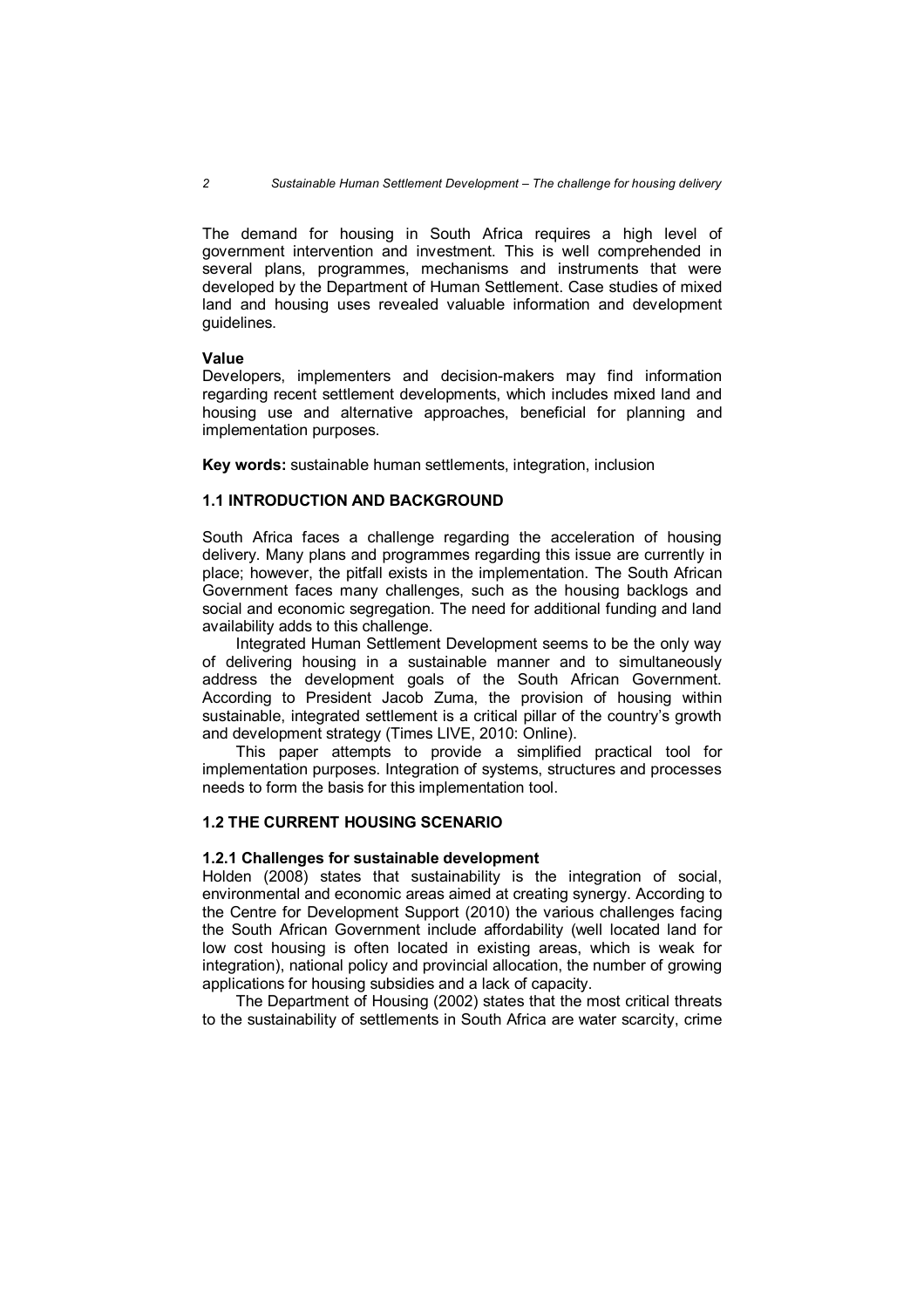and the fear of crime, HIV/AIDS, growing poverty, institutional complexity and the underperformance and inefficiency of parts of the public sector.

The Provincial Government of the Western Cape (2010: 41-42) have stated that some key constraints to housing delivery include among other demand is greater than supply, accelerating provision of basic services increases pressure on municipal bulk infrastructure, a gap in the housing market excludes low income groups from both subsidies and mortgage loans, beneficiaries rent out or sell houses at a fraction of the value and development is hampered by inadequate coordination between different spheres of government.

According to the International Marketing Council of South Africa (2012) the government inherited a critical housing shortage with housing backlog of 2 202 519. However the Times Live (2010) has recorded the current housing backlog as 2.1million housing units. Knight (2001:Online) suggests that the housing backlog is aggravated by a high unemployment ratio. The Eglin (2010: Online) suggests the South African housing backlog has increased from 1994 to 2004, due to national population growth, trends of urbanisation and inadequate delivery to address the historical backlog.

Sustainable development is a multi-dimensional problem (South Africa. Department of Housing, 2002: 4) dealing with spatial characteristics, geographical location, settlement dimensions, environmental conditions, economic viability, institutional ability and structure, human development, social relationships and values and aspirations. Other challenges facing the delivery of sustainable development may include appropriate building technologies, ecologically sound designs, low energy consumption and renewable energy, selective efficient use of resources and recycling, ecological principles to guide development and the use of public participation in decision making processes (United Nations. ECE, 2001:5).

#### **1.2.2 Targets**

From the development focus of the Medium Term Strategic Framework (MTSF), the government has derived twelve (12) outcomes that set the guidelines for more a result driven performance and provides strategic focus for work up to 2014. Outcome 8, which reads sustainable human settlements and improved quality of household life, forms the basis of the targets for sustainable human settlement development. The delivery agreement for Outcomes 8 has four (4) measurable outputs/targets including accelerated delivery of housing opportunities, improved access to basic services, higher efficiency in land utilisation and improvement of the property market (South Africa. Millennium Development Goals, 2010: 18).

Table 1 shows service delivery targets set for the provision of minimum standards for 2014, by the Local Government Turnaround Strategy:

| <b>Table 1:</b> Minimum standards for Service Delivery |                                                                  |  |  |
|--------------------------------------------------------|------------------------------------------------------------------|--|--|
| Minimum Standard 2014 target<br><b>Sector</b>          |                                                                  |  |  |
| <b>Water</b>                                           | All households to have access to at least clean piped water 200m |  |  |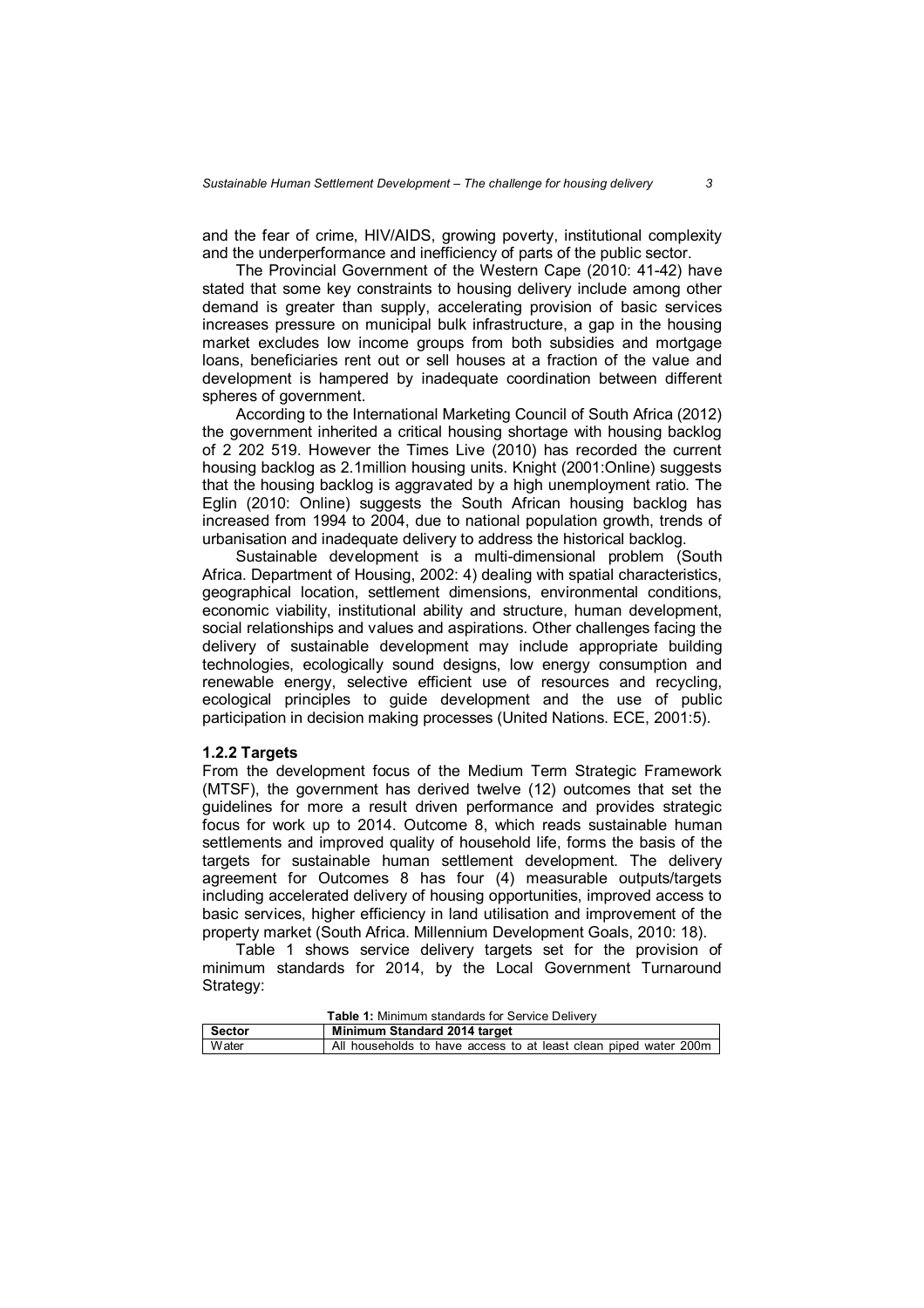#### *4 Sustainable Human Settlement Development – The challenge for housing delivery*

|                   | from household                                                                       |
|-------------------|--------------------------------------------------------------------------------------|
| Sanitation        | All households to have access to at least a ventilated pit latrine on                |
|                   | site                                                                                 |
| Electricity       | All households to be connected to national grid                                      |
| Refuse Removal    | All households to have access to weekly refuse removal services                      |
| Housing           | All existing informal settlements to be formalised with land-use plans               |
|                   | for economic and social facilities and with provision of permanent<br>basic services |
|                   |                                                                                      |
| Other (education, | Standards for access for all other social, government and economic                   |
| health, roads and | services must be clearly defined, planned and where possible                         |
| transport,        | implemented by each sector, working together with municipalities in                  |
| recreation, etc.) | the development and implementation of IDPs                                           |

Source: (South Africa. Department of Cooperative Governance and Traditional Affairs, 2009: 23-34)

### Table 2 below indicates the progress in access to priority services.

| <b>Province</b> | Access to<br><b>Electricity for</b><br>Lighting | Access to<br><b>Pipes Water</b> | <b>Access to Full</b><br>and Immediate<br><b>Sanitation</b> | Access to<br><b>Refuse</b><br>Removal<br><b>Services</b> |
|-----------------|-------------------------------------------------|---------------------------------|-------------------------------------------------------------|----------------------------------------------------------|
| North West      | 82.3                                            | 89.9                            | 81.6                                                        | 54.8                                                     |
| Limpopo         | 81.0                                            | 83.6                            | 30.8                                                        | 18.7                                                     |
| Mpumalanga      | 81.7                                            | 91.3                            | 53.9                                                        | 41.5                                                     |
| Gauteng         | 83.5                                            | 97.9                            | 87.8                                                        | 86.2                                                     |
| Free State      | 86.6                                            | 97.5                            | 69.4                                                        | 76.1                                                     |
| Northern Cape   | 87.3                                            | 94.8                            | 54.5                                                        | 72.1                                                     |
| Western Cape    | 94.0                                            | 98.9                            | 93.4                                                        | 91.1                                                     |
| Eastern Cape    | 65.6                                            | 70.4                            | 48.9                                                        | 40.0                                                     |
| KwaZulu-Natal   | 71.5                                            | 79.4                            | 63.9                                                        | 51.9                                                     |
| South Africa    | 80.0                                            | 88.6                            | 67.6                                                        | 61.6                                                     |

| Table 2: Percentage Access to Household Services |  |  |
|--------------------------------------------------|--|--|
|--------------------------------------------------|--|--|

Source: (Adapted from Community Survey, 2007)

Figure 1 illustrates the process of planning for certain objectives to be achieved. It is clear from the figure below that objectives are measured by outputs, aims by outcomes and targets by the impact that has been made.



**Figure 1** Planning and Evaluation process (Source: Greyling and Verster, 2012: own compilation)

# **1.3 THE NEW COMPREHENSIVE PLAN FOR SUSTAINABLE HUMAN SETTLEMENTS**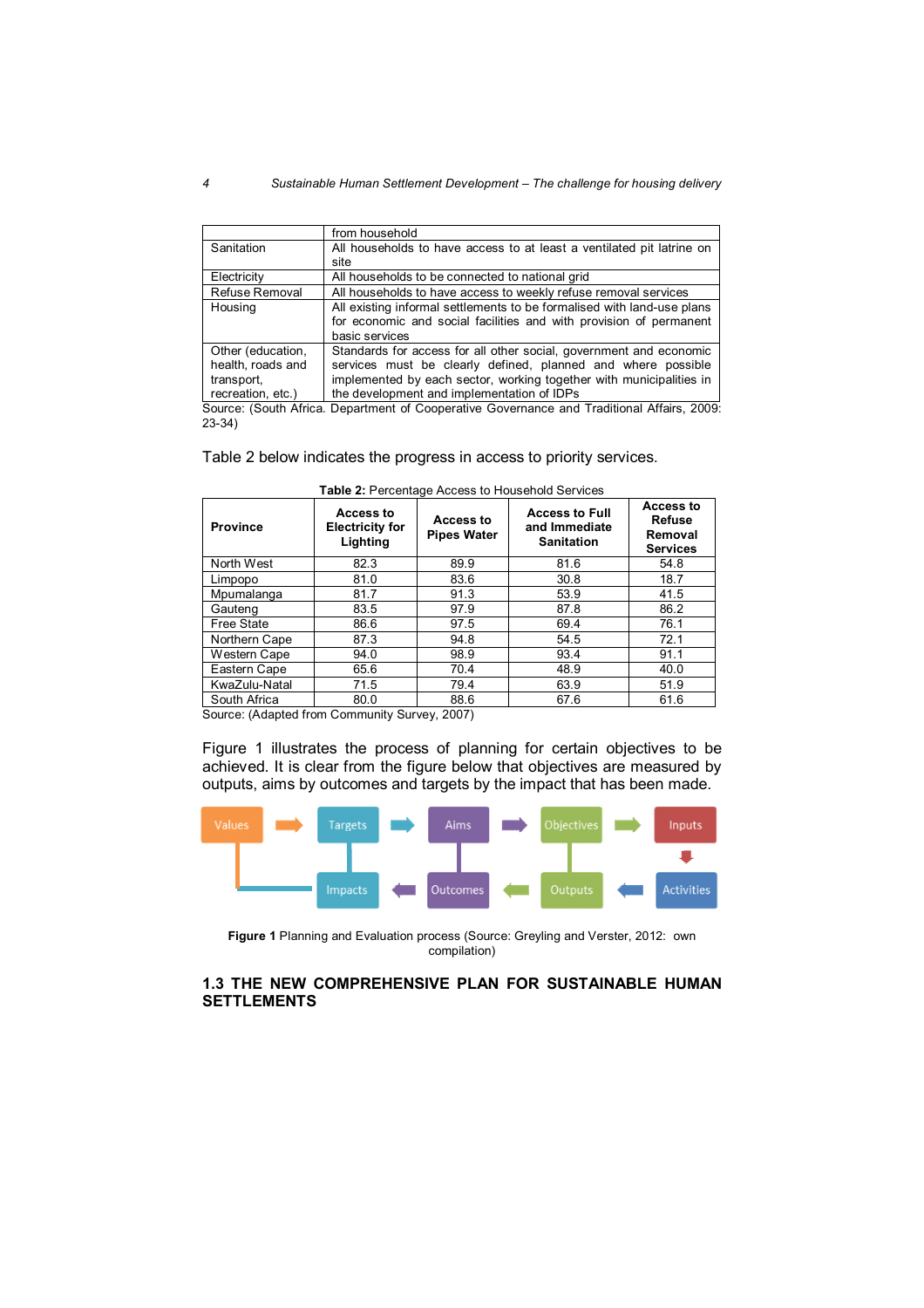The New Comprehensive Plan for Sustainable Development, commonly referred to as Breaking New Ground (BNG), was introduced in 2004 as part of the ten year review of the 1994 housing programme. This plan was developed in support of accelerating housing delivery, transforming the housing market to address all aspects, such as social, economic and environmental integration and inclusion.

### **1.3.1 Structures**

The National Government is expected to create an enabling environment for social housing through the development of policy and the enactment of legislation and is mainly responsible for providing regulatory and legislative framework and funding for social housing programmes (South Africa. Social Housing Policy, 2003:16).

The Provincial Government should aim to ensure fairness, equity and compliance with national and provincial norms and standards and is also responsible for consumer protection. The Provincial Government is expected to provide provincial legislation, capacitate the social housing framework, mediate conflicts and administer project capital grant funding (South Africa. Social Housing Policy, 2003:17).

The Local Government should facilitate housing whilst encouraging new developments and projects, provide access to land and infrastructure, assist social housing institutions, and provide grant funding and access to bridging finance (South Africa. Social Housing Policy, 2003:17).



**Figure 2** The South African Housing Framework (Source: Greyling and Verster, 2012: own compilation)

Figure 2 shows that the different components to the housing process work in a continuous cycle. Structures and mechanisms should inform the process and the resulting systems/programmes, which in turn should stand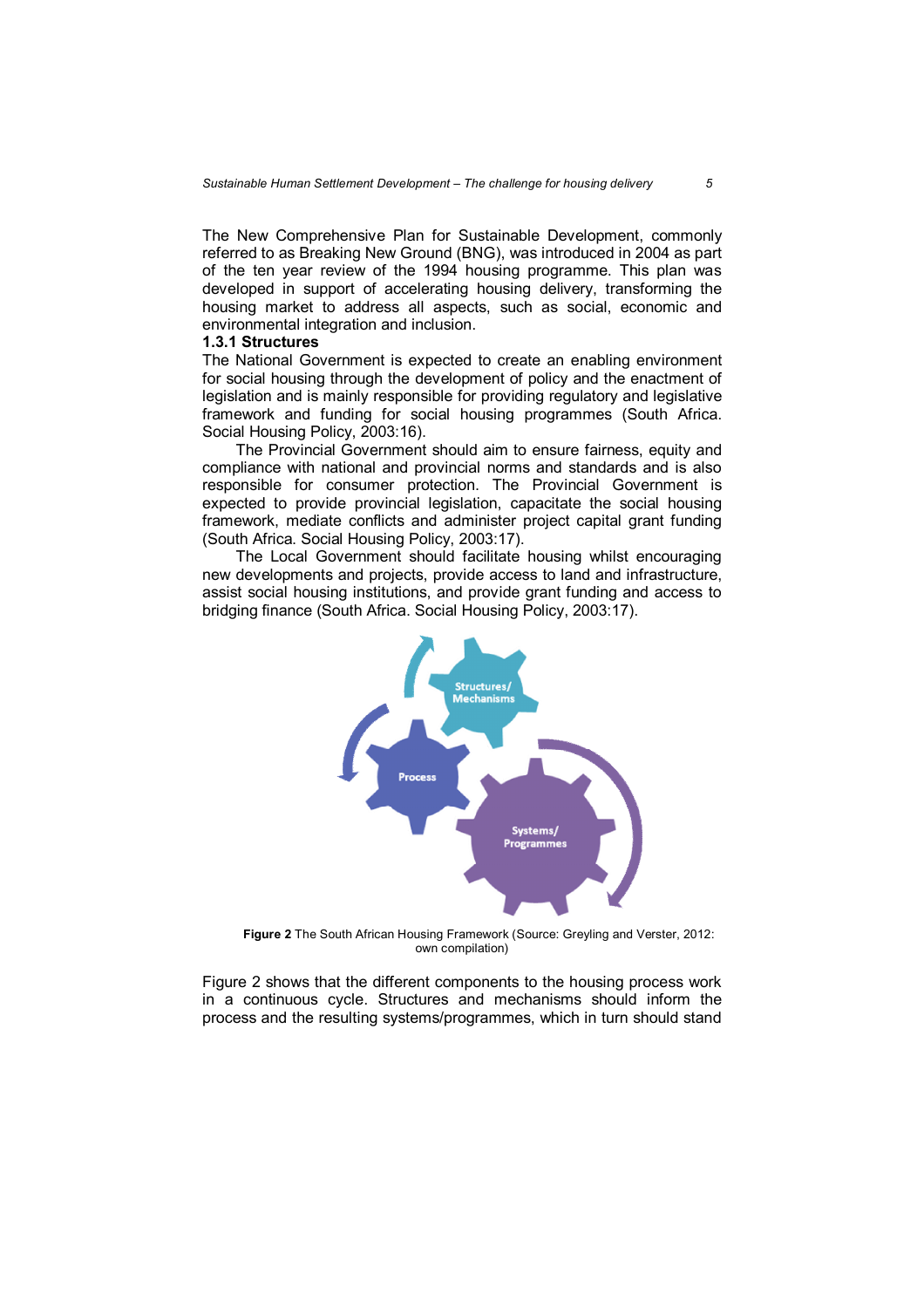as a measure of success or failure and inform changes or amendments needed in the structure/mechanisms.

### **1.3.2 Mechanisms**

Mechanisms for housing are pointers for sustainable communities. The nine (9) mechanisms of the Comprehensive Plan for Sustainable Development are: supporting the entire residential market, from housing to human settlements; instruments; institutional arrangements; institutions and capacity; financial arrangements; creating jobs in provision of housing; awareness; communication; and monitoring and evaluation (Centre for Development Support, 2010).

### **1.3.3 Systems**

The South African Housing Act sets out functions of National, Provincial and local spheres of government, confers power on all three spheres and states that the Minister and National Government have a principle policymaking role (South Africa. Housing Act 1997). The South African Housing Code contains all national housing policies, is amended by the Minister and is binding on provincial and local spheres of government (South Africa. National Housing Code, 2009).

According to the South African Social Housing Policy (2003:17-18), many institutions operate within the social housing sector, but these institutions are however not yet well aligned. Government and the social housing institutions operating within the industry need to understand and be aware of their specific roles and responsibilities in order to create better integration.

The Social Housing Foundation (SHF) provides capacity building and technical support to Social Housing Institutions (SHIs) and local governments. The SHF promotes the development and awareness of social housing, provides support for policy development in the sector and promotes an enabling environment for growth and development of the sector. The SHF is also expected to certify applications for provisional SHI accreditation and award pre-establishment grants and capacity building grants and also assess the institutional sustainability of SHIs (South Africa. Social Housing Policy, 2003: 15).

The National Housing Finance Corporation (NHFC) provides improved access to loan funding and assesses the financial sustainability of SHIs. The NHFC provides and/or facilitates access to guarantees for loan funding from financial institutions and explores and supports mechanisms aimed at gearing public funding for social housing (South Africa. Social Housing Policy, 2003: 18).

The National Association of Social Housing Organisations (NASHO) acts as presenter and coordinator, and campaigns and lobbies, on behalf of its members. NASHO promotes the social housing sector and supports individual SHIs, capacity-building within the sector from the demand side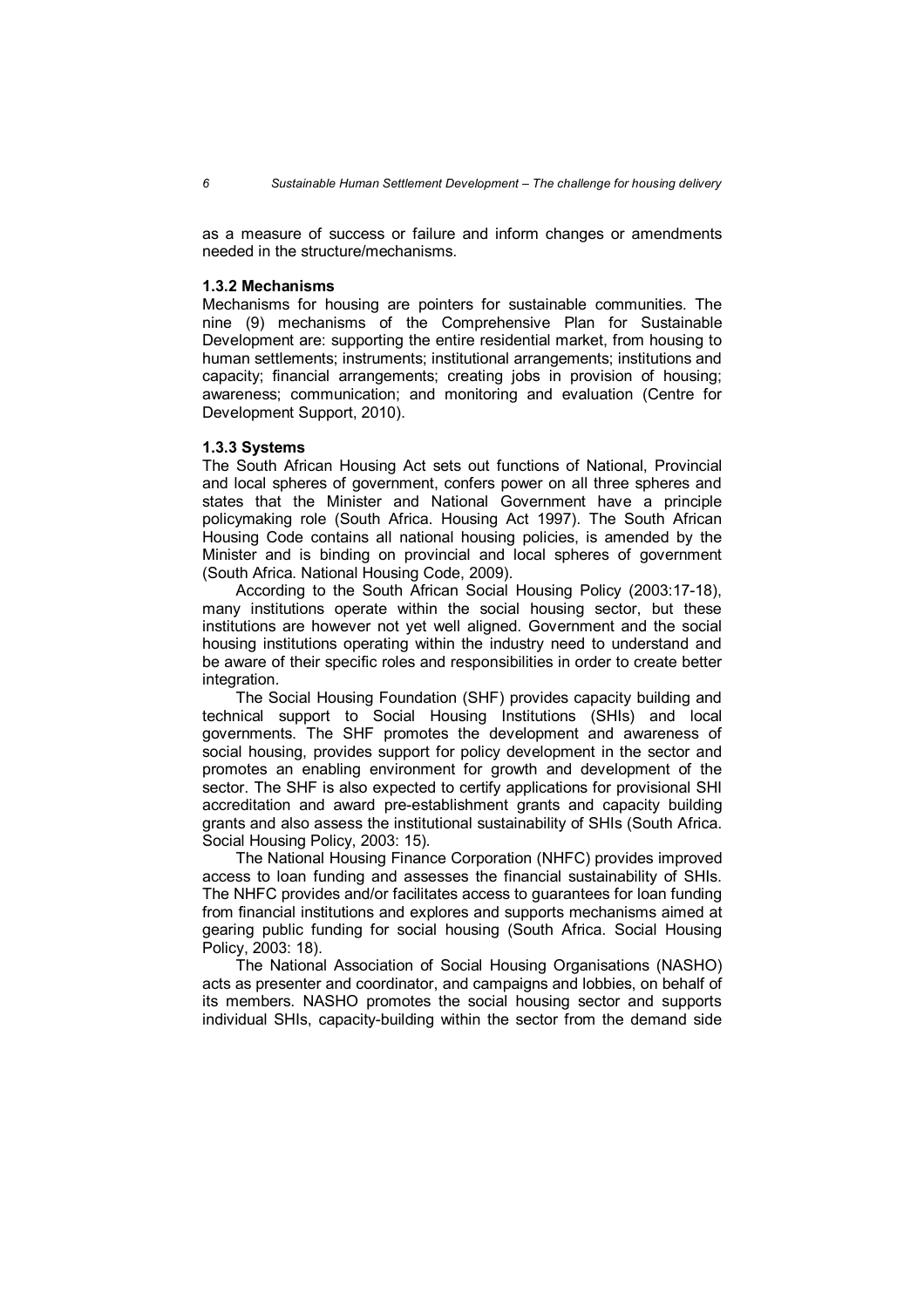and promotes joint-procurement by SHIs and exchanges good practice among its members (South Africa. Social Housing Policy, 2003: 18).

The National Home Builders Registration Council (NHBRC) is mandated to regulate the home building industry and to provide consumer protection. All members of the industry must ensure compliance with the directives of the NHBRC before any building work is initiated (Slabber, 2012: Presentation).

The Housing Development Agency (HDA) acquires, manages and releases state and privately owned land for human settlement development. The HDA provides project delivery support services to enhance the capacity of municipalities and provinces to deliver integrated sustainable human settlements, support the efforts of national, provincial and local authorities in dealing with the backlog in the delivery of housing settlements (South Africa. Housing Development Agency, 2010: Online).

National Urban and Reconstruction Agency (NURCHA) facilitates the flow of finance from financial institutions into low-income housing development, issues guarantees for both bridging finance and end-user finance loans and also administers the saving programme for housing (Nurcha, 2007: Online).

The Rural Housing Loan Fund (RHLF) focuses on its core business of providing loans, through intermediaries, to low income households for incremental housing purposes (Mohajane, 2006: 30).

### **1.3.4 Programmes**

According to the National Housing Code (2009) there are seven (7) housing subsidy types available for beneficiary application.

# *The Peoples Housing Process*

This subsidy supports households who want to enhance the subsidy by building or organising the building of their own house.

### *Rural Subsidies*

Available to beneficiaries who only enjoy functional tenure rights to the land occupied. This is only done on project basis and beneficiaries decide on how to use the subsidy.

#### *Consolidation Subsidies*

This subsidy is designed to afford beneficiaries of serviced stands, by the previous dispensation, the opportunity to acquire houses.

#### *Institutional Subsidies*

Institutional subsidies are available to qualifying institutions to enable them to create affordable housing stock for persons qualifying for housing subsidies.

### *Individual Subsidies*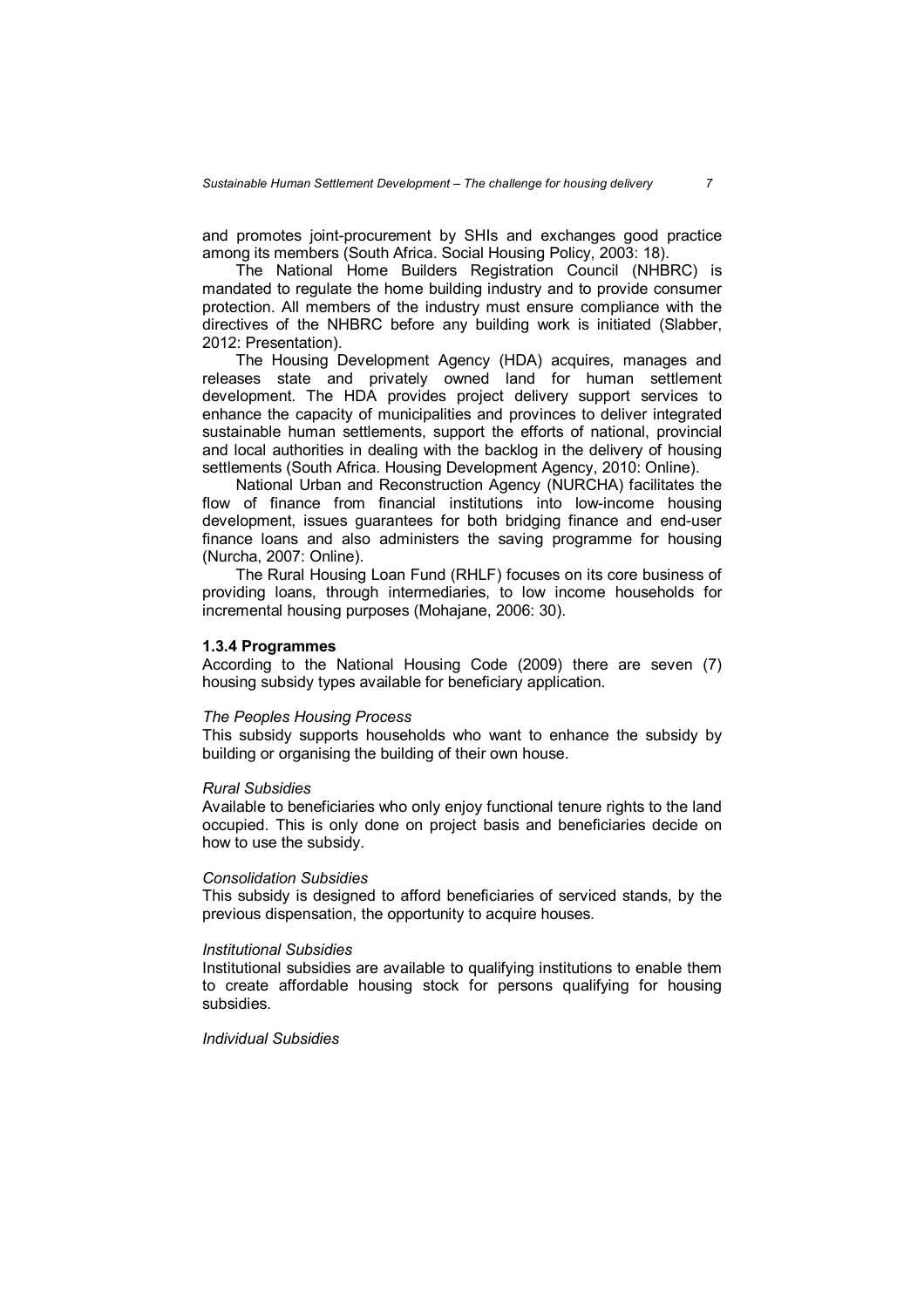Qualifying beneficiaries are provided access to housing subsidies to acquire improved residential properties or to acquire a house building contract. This option is only available to beneficiaries with access to housing credit.

### *Project Linked*

This programme enables households to access a complete residential unit, which is developed within an approved project-linked housing subsidy project, for ownership by the beneficiaries.

### *The Discount Benefit Scheme*

The scheme promotes ownership among tenants of state financed stock. Tenants receive a discount (maximum R 7,500.00) on the selling price.

Table 2 below is a summarised version of the housing programmes according to the amount that the specific subsidy provides.

| <b>Subsidy Programme</b>                   | <b>Increment Band</b> | <b>Subsidy</b><br><b>Amount</b> |
|--------------------------------------------|-----------------------|---------------------------------|
| Integrated Residential Development Subsidy | $R0 - R3500$          | R 55.706.00                     |
| <b>Enhanced Peoples Housing Process</b>    | $R0 - R3500$          | R 55,706.00                     |
| <b>Rural Subsidies</b>                     | $R0 - R3500$          | R 54,906.00                     |
| <b>Farm Resident Subsidies</b>             | $R0 - R3500$          | R 54,906.00                     |
| <b>Consolidation Subsidies</b>             | $R0 - R3500$          | R 54,906.00                     |
| Institutional Subsidies                    | $R0 - R3500$          | R 52.427.00                     |
| Individual Subsidies                       | $R0 - R3500$          | R 84,000.00                     |

**Table 3:** Housing Subsidy Amounts 11 March 2010 till 31 March 2011

Source: (South Africa. National Housing Code, 2009)

Government has introduced the Finance Linked Individual Subsidy Programme (FLISP) to cater for households earning between R3,500.00 to R7,000.00 per month, who can then qualify for a subsidy on a sliding scale. The subsidy parameters are that the upper limit is R54,238.80 and the lower limit is R7,744.80 and these are the maximum and minimum amounts that the beneficiary can benefit, respectively (South Africa. National Housing Code, 2009).

Government introduced a R 1 Billion housing fund aimed at assisting home buyers who fall above the RDP housing bracket (earning between R3,500.00 to R15,000.00). This fund, which comes into effect in April, will provide a subsidy of up to R 83,000.00 and the main objective is to enable a buyer to obtain housing finance from an accredited bank (BuaNews, 2012: Online).

### **1.4 RESEARCH**

To investigate best practices in South Africa four (4) sustainable integrated development projects were analysed and lessons learned recorded.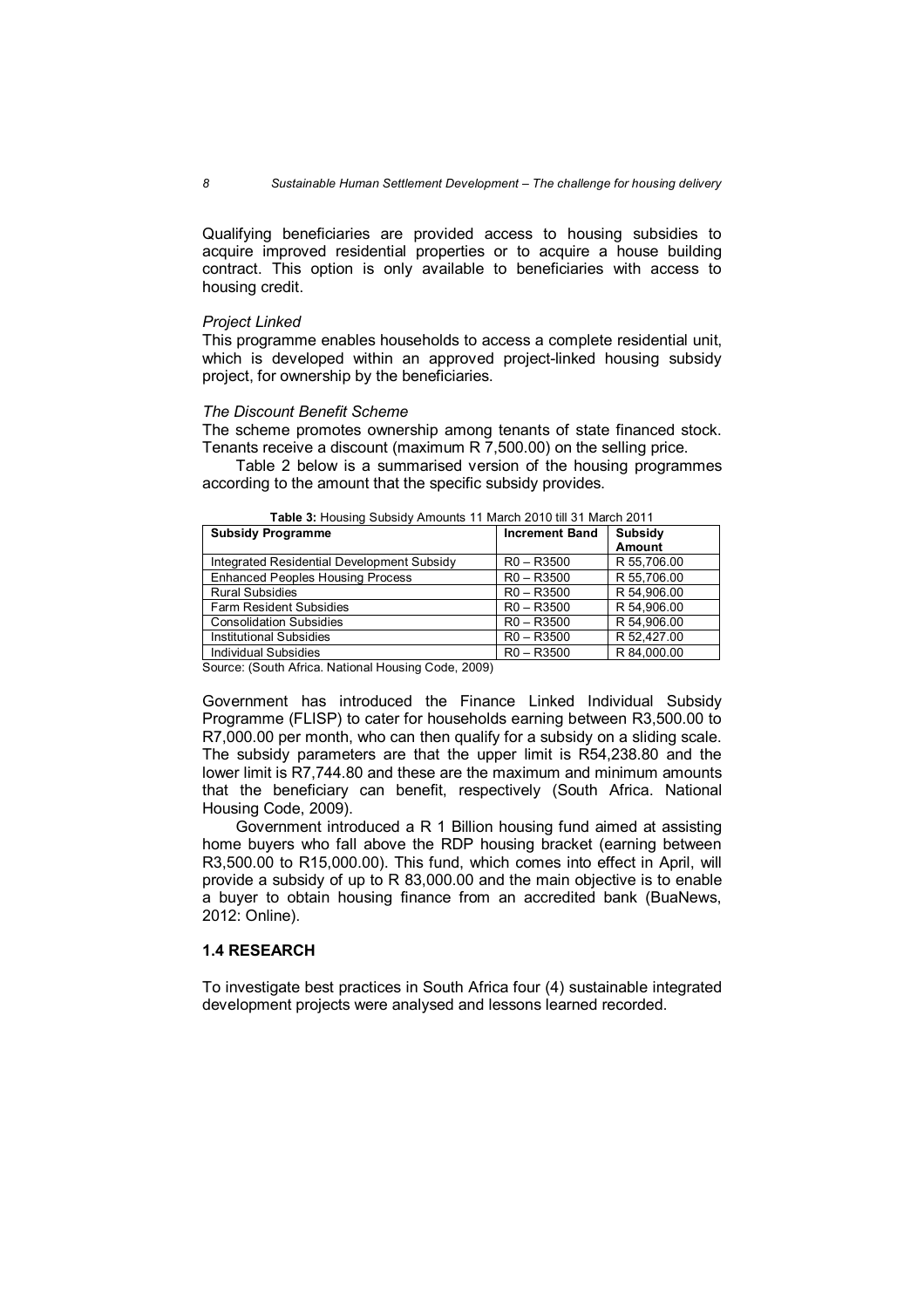The following projects formed part of the examination: Garden City (Cape Town), Savanna City (Midvaal), Phakisa (Matjhabeng), and Cosmo City (Johannesburg).

# **1.5 FINDINGS**

From the investigation made, certain challenges and solutions were recorded per project and focusing on Cosmo City, key success factors and lessons learned were recorded.

#### **1.5.1 Challenges Recorded**

|                | able in original good ooor dod and ooldth |                                            |
|----------------|-------------------------------------------|--------------------------------------------|
| Project        | <b>Challenges</b>                         | <b>Solutions</b>                           |
| Garden         | Chapter 3A of the Code states             | Appeal to Minister Sexwale to amend        |
| City           | that Developers cannot access             | policy - Minister authorises developers    |
|                | project-linked subsidies for              | to be permitted to revert to individual    |
|                | privately owned land                      | housing subsidy programme                  |
|                | Project feasibility dependent on a        | Minister increases subsidy allowance       |
|                | viable financial model                    | from R55 706 to R84 000 $-$ in line with   |
|                |                                           | other subsidies to allow for sub-structure |
|                | Challenge to realisation of               | <b>Provincial Human Settlements</b>        |
|                | integrated housing                        | Department to implement policy option      |
|                |                                           | and formulate implementation strategy      |
| <b>Savanna</b> | Driven by time constraints                | Streamline approval process                |
| City           | EIA and town planning 2 years             |                                            |
|                | ongoing                                   |                                            |
|                | Delays drive costs up                     | Minimise delays - speed up delivery        |
|                |                                           | process                                    |
| <b>Phakisa</b> | <b>Free State Policy</b>                  | Nationwide continuity essential            |
|                | Subsidies do not cover all costs          |                                            |
|                | Impact on site services cost              |                                            |
|                | Impact on finance linked size and         | Potential for personal improvements -      |
|                | cost                                      | Pride of ownership and promote sense       |
|                |                                           | of responsibility towards property         |
|                | Impact on viability and                   |                                            |
|                | affordability of development              |                                            |

**Table 4:** Challenges recorded and solutions

Source: (De Lange, 2010: Presentation)

### **1.5.2 Key Success Factors**

Public Private Partnerships (PPP) are essential and the Cosmo City project was driven by the Local Municipality. Communication channels were open and readily available.

The use of government owned land leads to Finance linked and bonded units being offered, a reduction in the bulk services contributions and higher affordability of the development. This is in line with the Breaking New Ground component of not paying for the full value of the land.

Social Initiatives included an induction course which all the residents followed. All first time residents of Cosmo City were introduced to the municipal by-laws and environmental issues. Ongoing workshops with the Municipality were held and a formal Residents' Association was formed to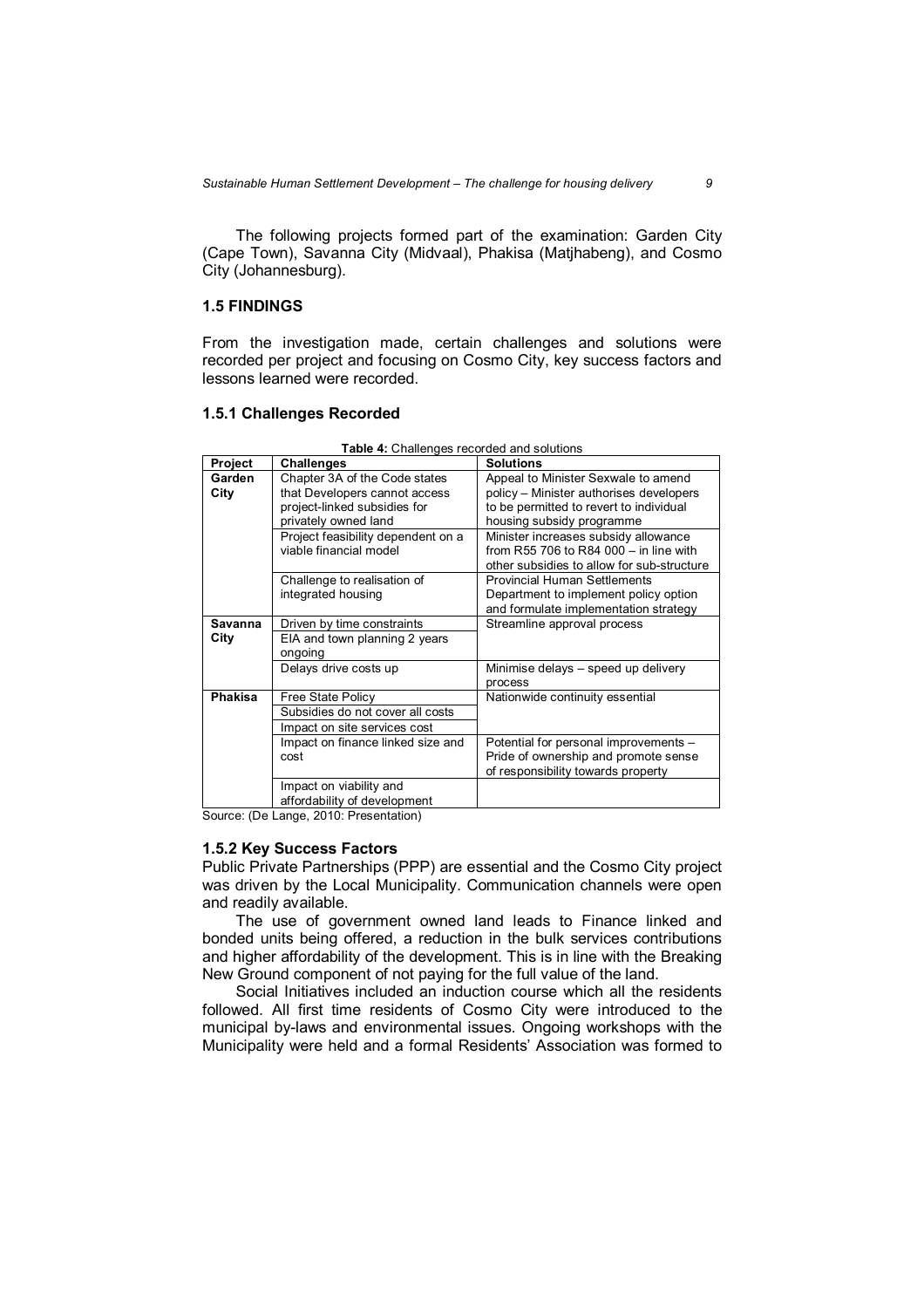promote issues including, but not limited to, city greening initiatives, which formed part of the development (De Lange, 2012: Presentation).

### **1.5.3 Lessons Learned**

Integrated development, both socially and economic, is essential. Educational and retail development must be done together with housing in order to promote sustainability. The development of parks and recreational facilities promote sales in a settlement. The use of larger stand areas promotes future additions to existing structures and rental rooms may provide a source of income to beneficiaries.

The establishment of a Formal Resident's Association serves an important informative role, which is currently open to all members in the community free of charge. However, membership fees could be charged in future and used to improve the development area, such as greening of sidewalks and maintenance of communal areas. The involvement of the community is essential to stimulate participation and innovation.

Flexibility in design should be promoted and house designs may be altered according to land availability, preferences and affordability (International Marketing Council of South Africa, 2005).

# **1.6 PROPOSED INTEGRATED FRAMEWORK**

For screening, selection and alignment an integrated approach should be followed from planning/initiation phases.

#### **1.6.1 Human Settlement Development Pointers**

Based on information gathered during the literature study, a checklist was compiled of important aspects to be considered in analysing the approach for human settlement delivery in South Africa.

|     |                               | Yes | No |
|-----|-------------------------------|-----|----|
|     | <b>GOVERNANCE/CAPACITY</b>    |     |    |
| 2   | <b>SYSTEMS/PROGRAMMES</b>     |     |    |
| 2.1 | Land                          |     |    |
| 2.2 | <b>Township Establishment</b> |     |    |
| 2.3 | Infrastructure                |     |    |
| 2.4 | Technical                     |     |    |
| 2.5 | Social                        |     |    |
| 2.6 | Environmental                 |     |    |
| 2.7 | Economy/Employment            |     |    |
| 2.8 | Housing                       |     |    |
| 2.9 | Finance                       |     |    |
| 3   | <b>PROCESS</b>                |     |    |
| 3.1 | Participation                 |     |    |
| 3.2 | <b>Stakeholder Commitment</b> |     |    |

**Table 5:** Checklist

Source: (Greyling and Verster, 2012: own compilation)

### **1.7 CONCLUSIONS**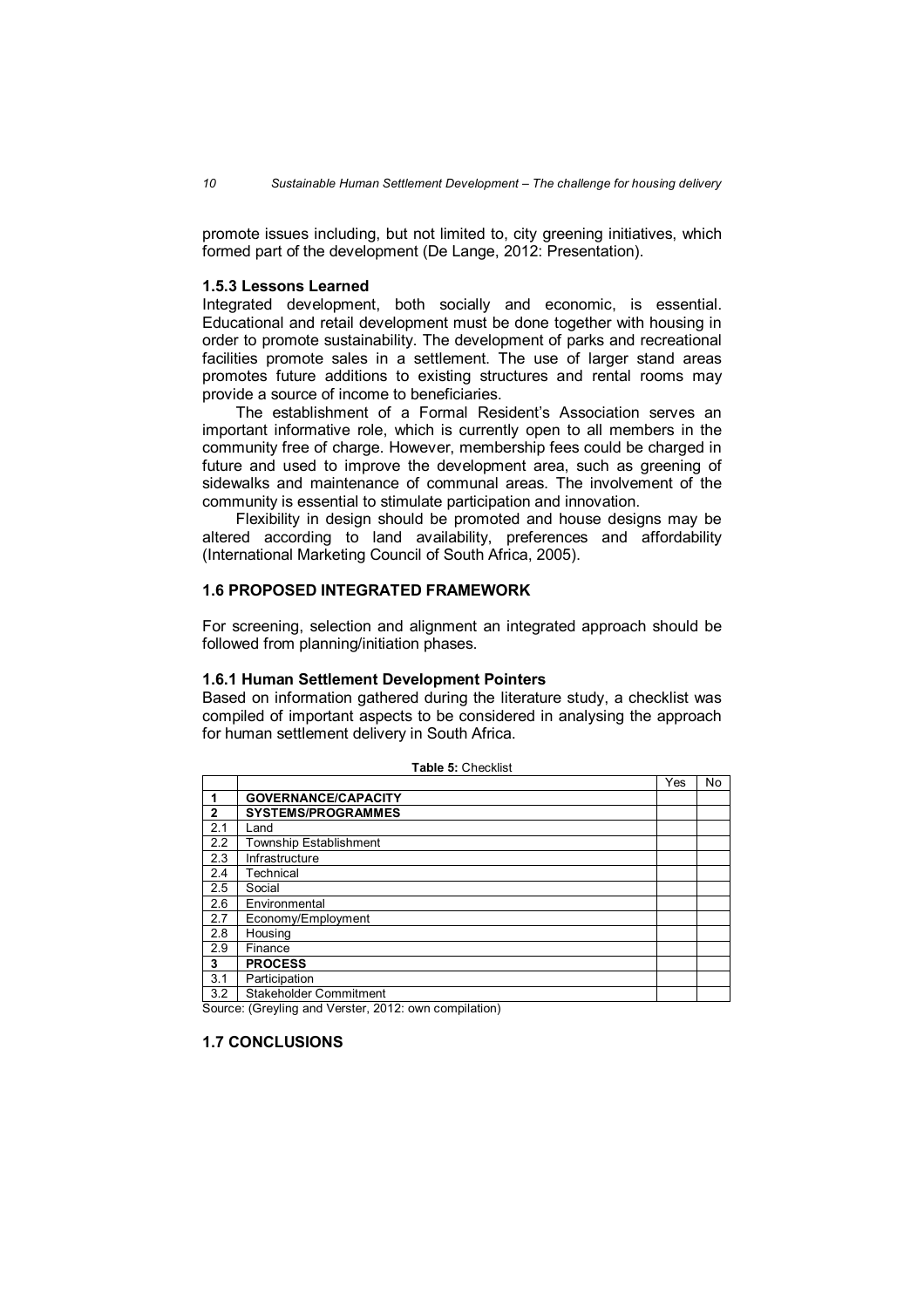The South African Government underwrites guidelines and pointers for reconstructing communities. The restructuring of communities include, but is not limited to, housing. Access to social and economic amenities and also public participation is essential. South African legislation, policies and strategies translate principles for human settlements into practical programmes and possible projects.

To support the initiative for inclusive and integrated human settlements, Government is offering financial support and grants to individuals rated as poor, local government, National Government Organisations and the private sector.

Projects under investigation provide valuable information to be included in best practices. Synergy should exist throughout the planning, translation and deployment in the Human Settlement Development process and also between the different role-players. Stakeholders should have integrated commitment and strong channels of communication.

Sustainable Human Settlement Development is possible. Clearly defined structures and mechanisms are promoted and communicated by the South African Government. Systems, programmes and regulatory institutions in support of integrated Sustainable Human Settlements exist. Guidelines and pointers for excellence are available and best practices exist. Implementation tools are lacking and implementation capacity needs commitment and competence.

### **1.8 RECOMMENDATIONS**

The different roles and responsibilities in the complete Human Settlement Development strategy need to be clearly defined. It is vital that all spheres of government are acutely aware of their responsibilities and their role in integrated inclusive development. National policies of government are of a high standard and are well contextualised. However these policies lack implementation guidelines. Incorporation of many people with different areas of expertise involved in human settlement development could pose an answer to this problem.

Social and economic amenities within settlements enable people to improve their ability to interact, provide access to services and also create a place of employment. Improved municipal services and accountability are vital to successful implementation of an integrated development.

Communities need to be involved in the development of settlements to ensure sustainability. Without people who are dedicated to sustaining and improving the settlement, there will be no sustainability. The level and type of community participation should be determined on the needs of every development on its own merits. It is recommended that this be addressed at national level and be included in policies and programmes.

### **1.9 REFERENCES**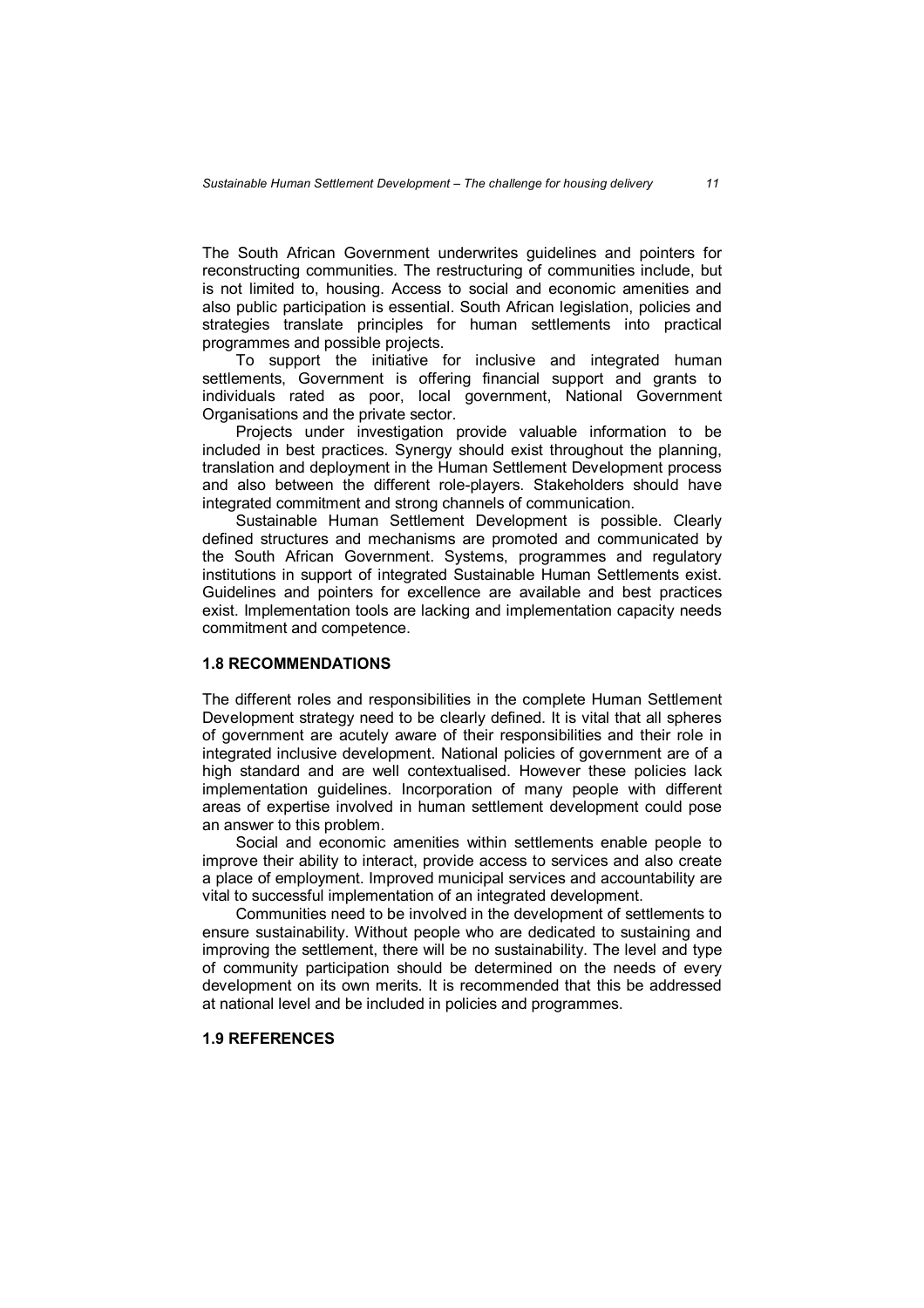- BuaNews. 2012. *Housing finance help on the way: Zuma.* [online]. Available from: <http://www.southafrica.info/pls/procs/iac.page?p\_t1> [Accessed 23 March, 2012].
- Centre for Development Support. 2010. Short Learning Programme. Bloemfontein: Municipality of the Free State.
- De Lange, A. 2010. Presentation. *Policy into Practice*. [presentation] Midrand: Cement and Concrete Institute.
- Eglin, R. 2010. *From Housing to Sustainable Human Settlements*. [online]. Available from: <http://www.afesis.org.za/Sustainable-Settlements-Articles/from-housing-to-sustainable-human-settlements> [Accessed February 12, 2012].
- Holden, R. 2008. *Sustainable Development: makes good business sense*. The Property Developer. July, p.26.
- International Marketing Council of South Africa. 2005. *Cosmo City: a place to call home.* [online]. Available from: <http://www.southafrica.info/what\_happening/news/features/cosmo-130505.htm> [Accessed 23 November 2011].
- International Marketing Council of South Africa. 2012. *Houses for*  everyone. **[online].** Consume the everyone from: <http://www.southafrica.info/about/social/govthousing.htm> [Accessed 30 January 2012].
- Knight, R. 2001. *Housing in South Africa*. [online]. Available from: <http://richardknight.homestead.com/files/sisahousing.htm> [Accessed February, 2012].
- Mohajane, K. 2006. *RHLF offers loans to South Africa's poor*. Government Digest: pp.30-31.
- Nurcha. 2007. *Nurcha.* [online]. Available from: <http://www.nurcha.co.za/> [Accessed 30 January, 2012].
- Provincial Government of the Western Cape. 2010. *Delivering the open opportunity society for all – The Western Cape's draft strategic plan.* Cape Town: pp.41-42.
- Slabber, C. 2012. *Work, values and challenges.* [presentation] February 10. Bloemfontein: National Home Builders Registration Council.
- South Africa. Housing Act. 1997. *Housing Act, No 107 of 1997*. Pretoria: Government Printer. [Laws]
- South Africa. 2003. *A social housing policy for South Africa: Towards an enabling environment for social housing development*. [online]. Available from:

<www.housing.gov.za/content/legislation/politics/social%20housing%20p olicy.pdf> [Accessed 30 January 2012].

- South Africa. 2009. *A Simplified Guide to the National Housing Code, act 107 of 1997*. Pretoria: Government Printer.
- South Africa. 2010. *Millennium Development Goals: Country report 2010*. Pretoria: Government Printer.